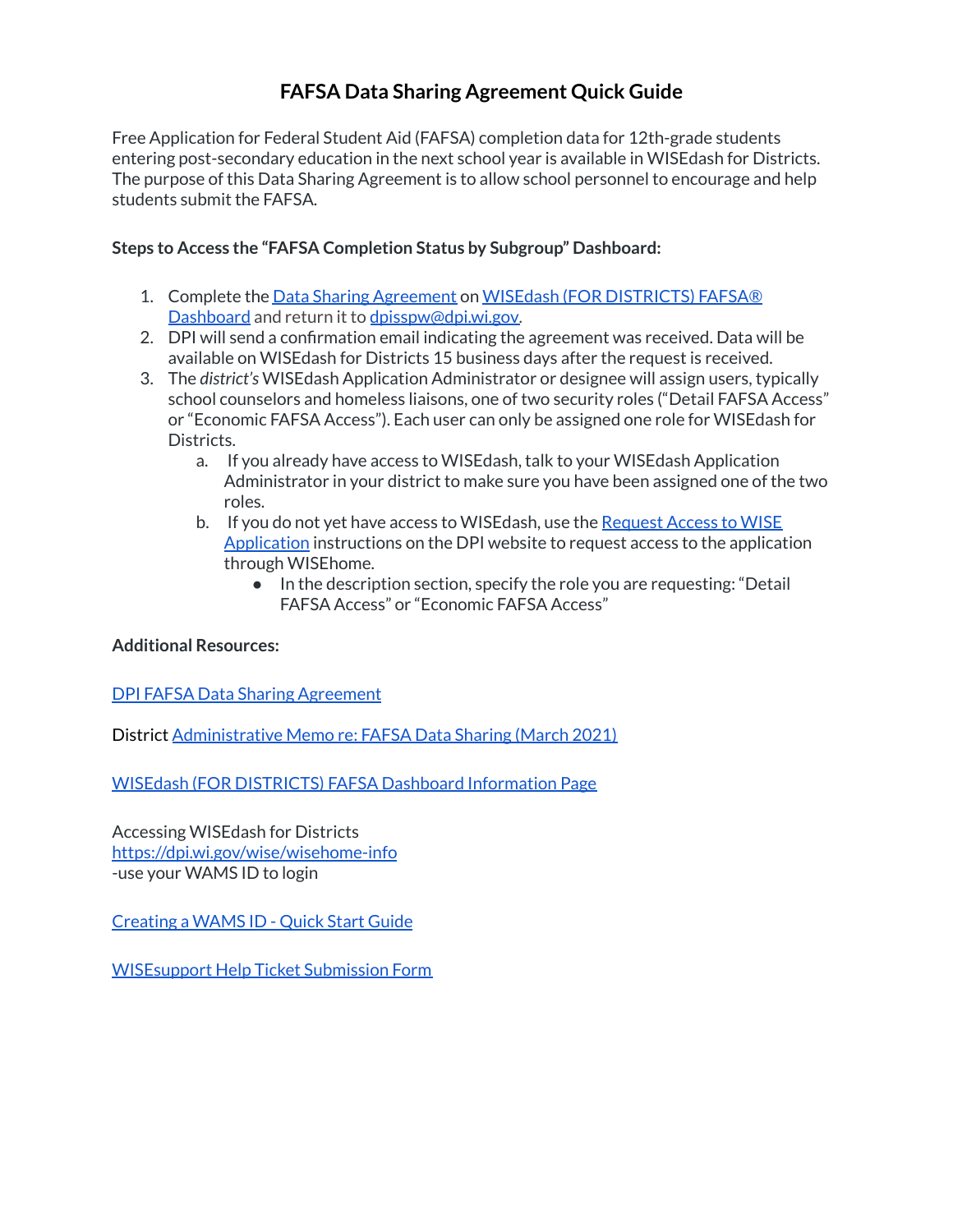## **ACCESSING YOUR FAFSA DISTRICT DATA**

1. Following the Data Sharing Agreement steps, access your FAFSA District Data by signing in to [WAMS](https://access.dpi.wi.gov/nidp/idff/sso?RequestID=idkcN_Eba9f3-zKTGk3bDVfESwUNE&MajorVersion=1&MinorVersion=2&IssueInstant=2021-04-12T15%3A43%3A48Z&ProviderID=https%3A%2F%2Faccess.dpi.wi.gov%3A443%2Fnesp%2Fidff%2Fmetadata&RelayState=Mw%3D%3D&consent=urn%3Aliberty%3Aconsent%3Aunavailable&agAppNa=APPS6&ForceAuthn=false&IsPassive=false&NameIDPolicy=onetime&ProtocolProfile=http%3A%2F%2Fprojectliberty.org%2Fprofiles%2Fbrws-art&target=https%3A%2F%2Fapps6.dpi.wi.gov%2FWISEhome%2F&AuthnContextStatementRef=secure%2Fname%2Fcustom%2Furi) Sign In and entering your credentials (If you do not have a WAMS ID, see the [Creating](https://dpi.wi.gov/sites/default/files/imce/wisedash/pdf/wams-guide.pdf) a WAMS ID Quick Start Guide)

|                                | PUBLIC INSTRUCTION                                                                                                                                                                                                                                                                                                                                                                                                                                                                                                                                                                                                                                                                                                                                                                                                                                                                                                                                         |  |  |  |  |  |  |
|--------------------------------|------------------------------------------------------------------------------------------------------------------------------------------------------------------------------------------------------------------------------------------------------------------------------------------------------------------------------------------------------------------------------------------------------------------------------------------------------------------------------------------------------------------------------------------------------------------------------------------------------------------------------------------------------------------------------------------------------------------------------------------------------------------------------------------------------------------------------------------------------------------------------------------------------------------------------------------------------------|--|--|--|--|--|--|
|                                | Sign in to use available applications                                                                                                                                                                                                                                                                                                                                                                                                                                                                                                                                                                                                                                                                                                                                                                                                                                                                                                                      |  |  |  |  |  |  |
|                                | <b>WAMS User ID</b><br>Access to DPI secure applications just a<br>click away with your district account<br>Password<br>Experience continued signed-in with a<br>valid Google session<br><b>Sign in with Google</b><br><b>Sign in with WAMS</b><br>G                                                                                                                                                                                                                                                                                                                                                                                                                                                                                                                                                                                                                                                                                                       |  |  |  |  |  |  |
|                                | Need help signing in?                                                                                                                                                                                                                                                                                                                                                                                                                                                                                                                                                                                                                                                                                                                                                                                                                                                                                                                                      |  |  |  |  |  |  |
|                                | Please do not bookmark this page.                                                                                                                                                                                                                                                                                                                                                                                                                                                                                                                                                                                                                                                                                                                                                                                                                                                                                                                          |  |  |  |  |  |  |
| <b><i>ALCOHOLYT CATTER</i></b> | WARNING: You are accessing the State of Wisconsin Local/Wide area network. This system is for authorized users only. All<br>equipment, systems, services, and software connected to this network are intended only for the official business use of the<br>State of Wisconsin. The State of Wisconsin reserves the right to audit, inspect and disclose all transactions and data sent over<br>this medium in a manner consistent with State and Federal laws. By using this system you expressly consent to all such<br>auditing, inspection and disclosure. Only software approved, scanned for virus, and licensed for State of Wisconsin use will be<br>permitted on this network. Any illegal or unauthorized use of State of Wisconsin equipment, systems, services, or software by<br>any person(s) may be subject to civil or criminal prosecution under state and federal laws, and may also result in disciplinary.<br>action where appropriate. |  |  |  |  |  |  |

2. WISEdash will appear as a link on the **My Apps** page once you have access to an application in WISEhome. Click the link for the application.

| 62 | <b>WISEhome</b>       | <b>My Apps</b> | <b>Request Access</b>         | <b>App Request Status</b> | My Profile | Welcome |
|----|-----------------------|----------------|-------------------------------|---------------------------|------------|---------|
|    | <b>Data Dashboard</b> |                |                               |                           |            |         |
|    |                       |                | <b>WISEdash for Districts</b> |                           |            |         |

3. Go to the "waffle" in the top **left** corner of your browser. Hover and select "topics." At the top of the page, select "Graduation" in the **top** row, select "Post-secondary" in row 2, select "FAFSA Completion Status by Subgroup" in the drop down menu that appears.



4. Use the blue filter on the left side of the webpage to sort by various subgroups (i.e.,- School, Disability, Gender, EL Status, Race/Ethnicity). FAFSA Filing Status subgroup allows you to see students who completed or did not complete the FAFSA.